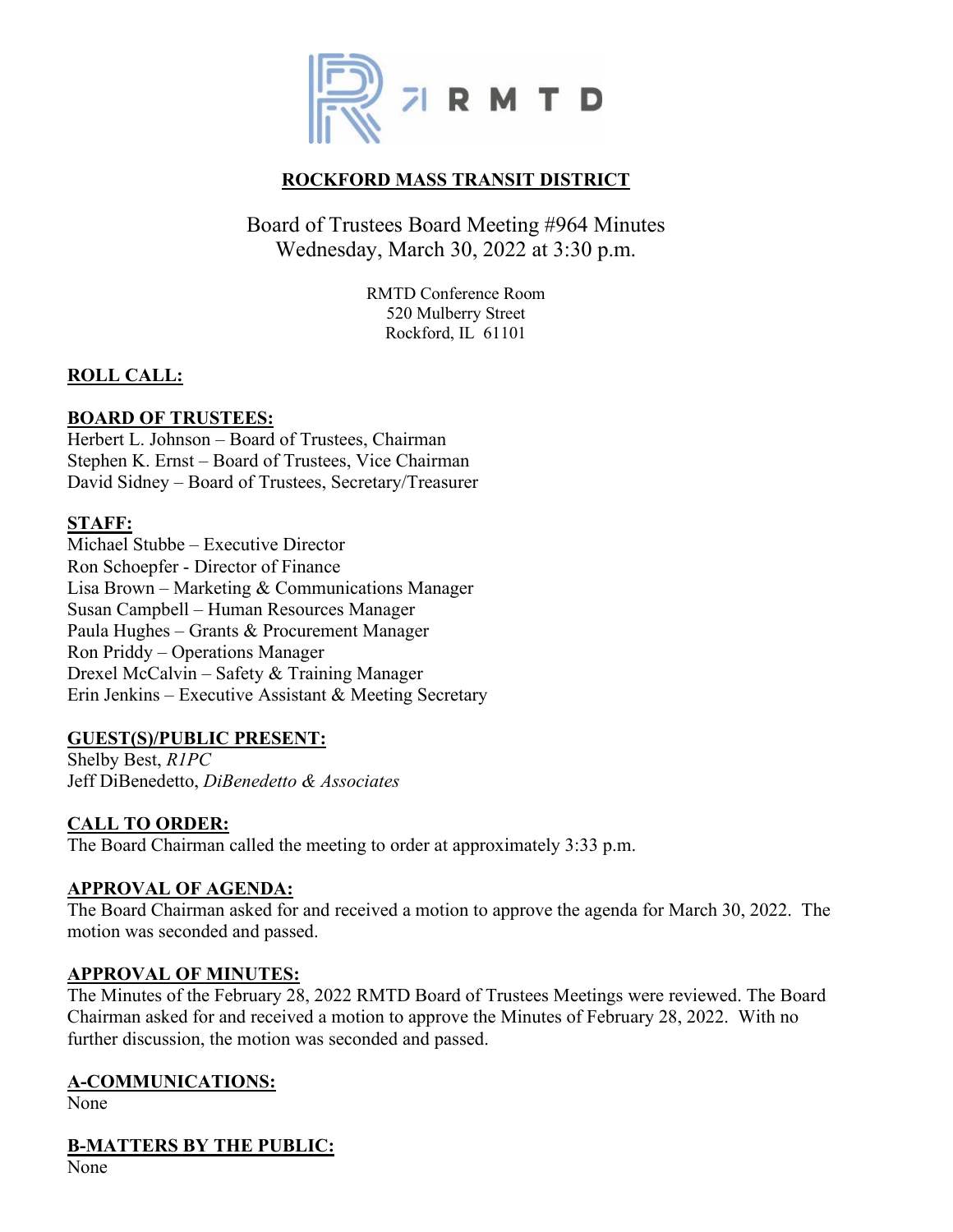# **C-REPORTS OF STANDING COMMITTEES:**

No Report

## **D-RECONSIDERATION OF OLD BUSINESS:** No Report

## **E-CONSIDERATION OF NEW BUSINESS:**

#### E-1 EXECUTIVE DIRECTOR

#### (a) Payment of Bills:

- William & McCarthy Services Rendered Through January 24, 2022
- AGHL Services Rendered Through January 31 & February 28, 2022 *The above payment of bills was presented for the Board of Trustees review.*
- Schwab Actuarial Services

The Schwab Actuarial Services invoice dated March 10, 2022 was presented for the Board of Trustees review and approval in the amount of \$12,400.00. The Executive Director asked for the Board's approval to pay the invoice amount of \$12,400.00 for Schwab Actuarial Services with funds from the pension account. The Board Vice Chairman asked for and received a motion to pay the Schwab Actuarial Services invoice in the amount of \$12,400.00 with funds from the pension account. With no further discussion, the motion was seconded and approved

Approval of Accounts Payable Invoices

The Accounts Payable Invoices totaling \$253,234.26 were presented for the Board of Trustees' review and approval. The Board Secretary/Treasurer asked for and received a motion to authorize the payment of the accounts payable invoices totaling \$253,234.26. With no further discussion, the motion was seconded and passed.

(b) Pension Portfolio Review Period Ending: March 22, 2022 & Pension Investment Statement for February, 2022 Mr. Jeffrey DiBenedetto presented the Portfolio Review Summary as of March 22, 2022. A discussion ensued regarding the Portfolio. The RMTD Pension Trust Statement of

Account Summary for February 2022 was also presented to the Board of Trustees for their review.

(c) Approval of the RMTD 2022 Climate Action Plan

Mr. Stubbe introduced Ms. Shelby Best of R1PC who has been leading the effort on behalf of RMTD and was in attendance to present the RMTD 2022 Climate Action Plan. Ms. Best provided some background. She noted FTA's Sustainable Transit for a Healthy Planet Challenge encourages transit agencies to take bold actions and make investments that cut greenhouse gas (GHG) emissions. The challenge calls on transit agencies to develop climate action strategies and measurable goals to achieve GHG emission targets. All transit agencies nationwide, regardless of size or service area, are encouraged to develop climate action or sustainability plans that detail GHG reduction strategies, such as converting fleets to electric buses and making facilities more energy efficient. As a part of this challenge, Rockford Mass Transit District (RMTD) asked Region 1 Planning Council (R1PC) to assist in the creation of their Climate Action Plan. The goal of this plan is to identify ways RMTD will reduce their greenhouse gas emissions and increase climate resilience. The plan highlights current and forecasted GHG emissions generated by RMTD, demonstrates their energy demand, establishes their sustainability and emission reduction targets, and provides a prioritized implementation plan.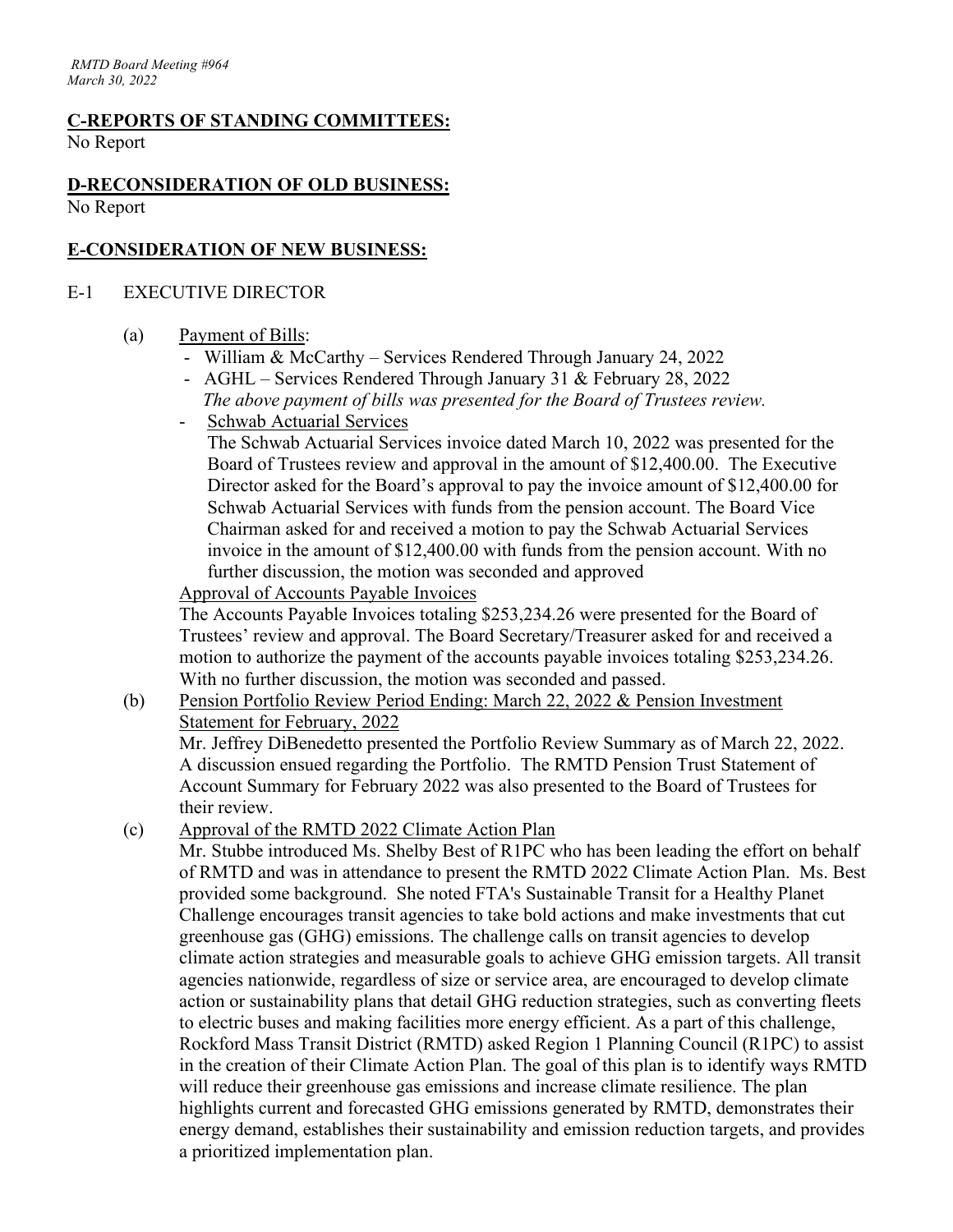The plan was developed in coordination with stakeholders, RMTD staff, and RMTD's riders to identify actions and needs that will meet their climate action goals. Ms. Best stated in January 2022, R1PC presented the preliminary plan results and background information about the plan to the Rockford Mass Transit Board. A public comment for the plan was held from February 21, 2022 to March 23, 2022 and no comments were received.

It is recommended by administrative staff that the RMTD Board adopt the 2022 Climate Action Plan.

The Board Vice Chairman asked for and received a motion to approve the RMTD 2022 Climate Action Plan. With no further discussion, the motion was seconded and passed.

## E-2 FINANCE

(a) Approval of RMTD Fiscal Year 2023 Operations Budget

The Executive Director presented the FY2023 Draft Operations Budget for the Board's review and approval. The Executive Director reported prior to this Board meeting, there was a public hearing regarding the RMTD Fiscal Year 2023 Budget. He stated that Management has made only one change since the distribution and presentation of the draft budget. As recommended by the Illinois Department of Transportation, the battery lease purchase of batteries for the RMTD electric buses was removed from the Lease and Rental category and moved to the Debt Service category with the dollar amount being slightly changed and adjusted elsewhere. However, the overall total Operational budget total has not changed from the draft budget amount of \$22,654,912.

The Vice Chairman asked for and received a motion to approve the RMTD Fiscal Year 2023 Budget as presented. With no further discussion, the motion was seconded and passed.

(b) Approval of Unaudited Financial Statements for January, 2022 The Executive Director presented the unaudited Financial Statements for January, 2022 for the Board's review. The Board Secretary/Treasurer asked for and received a motion to approve the unaudited financial statements for January, 2022. With no further discussion, the motion was seconded and passed.

# E-3 OPERATIONS

(a) Fixed Route Ridership Statistics Report for February, 2022/Demand response Ridership Statistics Report for January, 2022 The Executive Director presented and reported on the Fixed Route & Demand Response Ridership Summary.

# E-4 MAINTENANCE - VEHICLES & FACILITIES

- (a) Report on Fixed Route Buses & Paratransit Vehicles for February, 2022 The Executive Director presented the report on fixed route buses and paratransit vans for February, 2022.
- (b) Maintenance & Facilities Update Report March, 2022 The Director of Operations provided a Maintenance and Facilities update report to the Board of Trustees.

The Executive Director provided an update on various capital projects.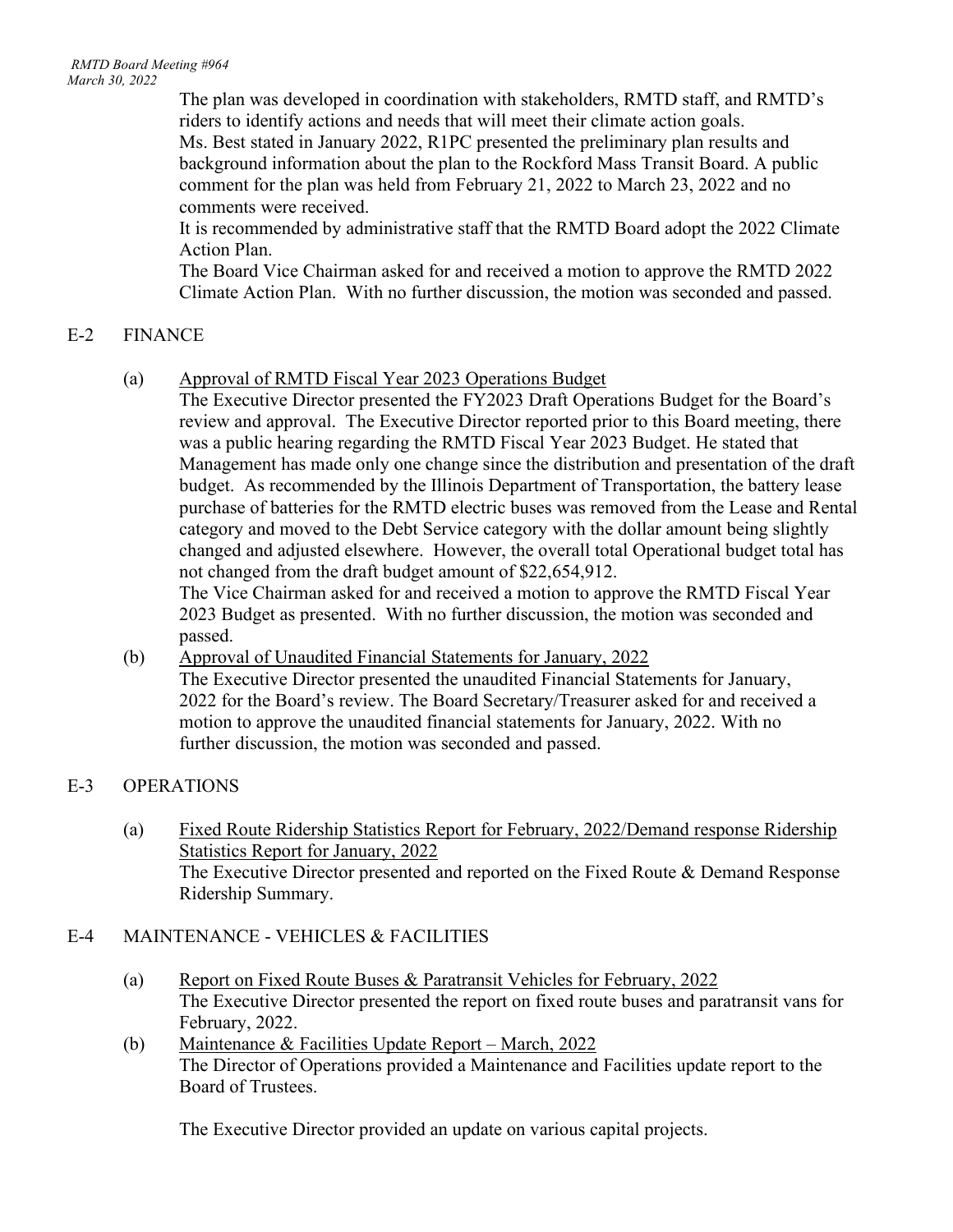#### E-5 HUMAN RESOURCES

(a) RMTD Claims History for February, 2022 The Executive Director presented the claims history for February, 2022

#### E-6 MARKETING

- (a) Approval of Advertising Contract(s) The Marketing & Communications Manager presented the following advertising contracts for Board approval:
	- Legacy Academy

The Board reviewed the advertising contract(s) noted above. The Board Secretary/Treasurer asked for and received a motion to approve all of the advertising contract(s). With no further discussion, the motion was seconded and passed.

(b) Special Service Request(s) and/or Communications No Report

#### E-7 GRANTS

The Executive Director provided an update on the Bus & Bus Facilities Low-No Grant.

#### E-8 SAFETY & TRAINING

(a) Safety & Training Update Report – January, 2022 The Safety & Training Update Report from January, 2022 was presented to the Board for their review.

#### E-9 OTHER BUSINESS

(a) Executive Session to discuss personnel matters pursuant to 5 ILCS  $120/2(c)(1)$ , and to discuss the purchase or lease of real property for use of the public body pursuant to 5 ILCS 120/2(c)(5) of the Illinois Open Meetings Act At approximately 4:07 p.m., the Board Chairman asked for and received a motion to enter into Executive Session to discuss personnel matters pursuant to 5 ILCS 120/2(c)(1), and to discuss the purchase or lease of real property for use of the public body pursuant to 5 ILCS 120/2(c)(5) of the Illinois Open Meetings Act. With no further discussion, the motion was seconded and passed.

The meeting went back into General Session at approximately 4:37 PM.

(b) Matters Arising out of Executive Session None

## E-10 NEXT MEETING SCHEDULE

The next RMTD Board of Trustees meeting will be on Monday, April 25, 2022 at 3:30 PM.